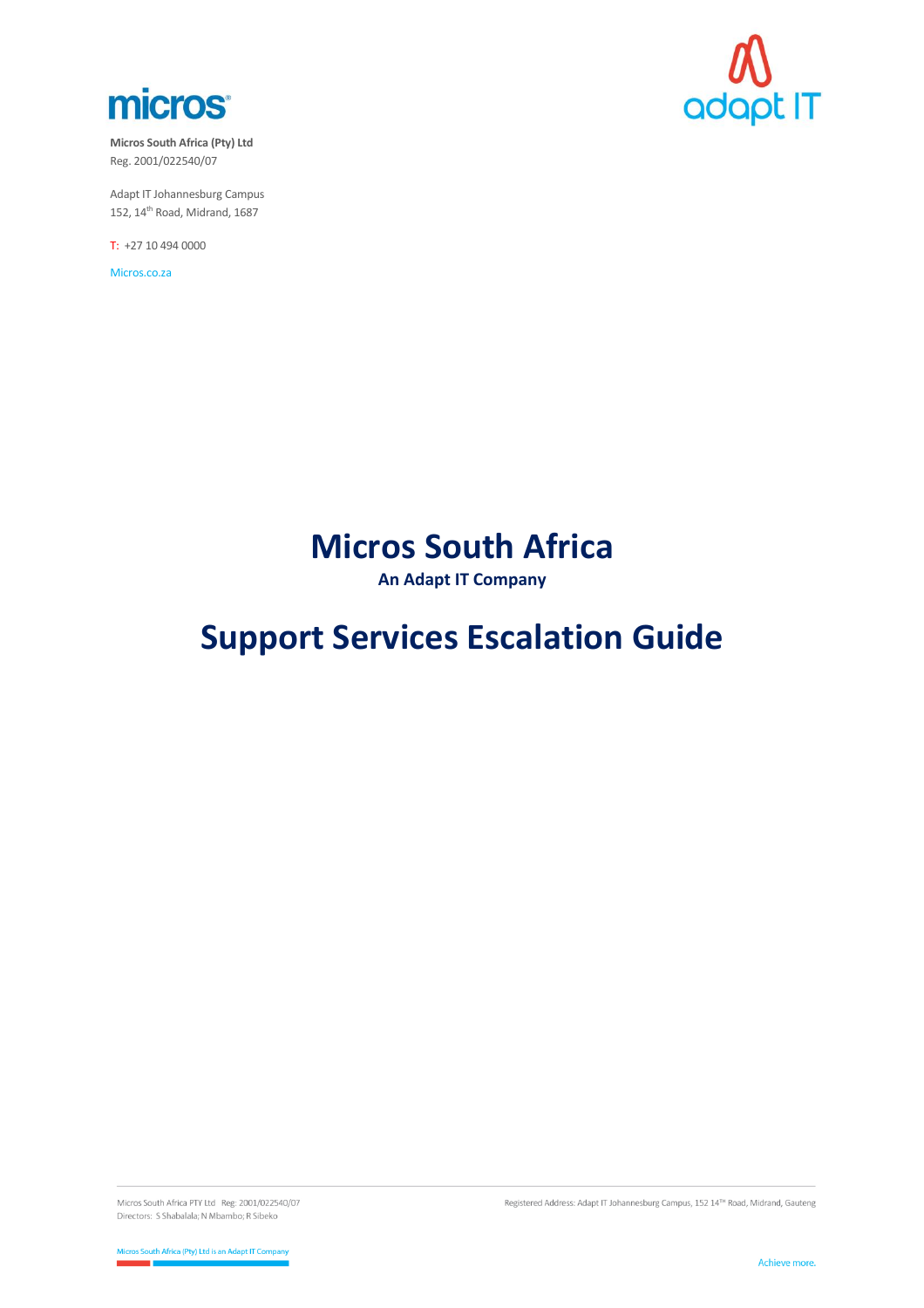



## **Logging Calls**

## **Option 1: Call the Micros Support Centre on one of the following numbers**

## • **+27 (0) 11 745 5320**

A call log number will be given when you log a call. NB! Please write down your call log number.

Please note that we are reliant on Telkom for these lines to be operating, should you have any issue getting through please use the escalation process highlighted below.

### **Option 2: Log a call via email**

For non-urgent issues, you may send an email with a full description of your problem to: **[support@micros.co.za.](mailto:support@micros.co.za)** You will receive an automated email reply with your call log number.

#### To[: support@micros.co.za](mailto:support@micros.co.za)

Subject: Full Store Name

Body: Product being used, detailed description of the problem and all your contract details.

We will register calls in our CRM system from incoming e-mail within 24 hours, so this route is only recommended for low priority calls.

## **Escalating Issues**

## **Step 1: Contact the Support Supervisor on duty**

Please contact the support numbers above and enter your valid reference number, if the case is 50% over the allocated SLA time the call will then go to an escalation supervisor. Alternatively you can email them directly on: [microssupervisor@micros.co.za](mailto:microssupervisor@micros.co.za) or [operasupervisors@micros.co.za](mailto:operasupervisors@micros.co.za) (again, please include your call log number and store name in the subject line of the email)

 $\overline{2}$